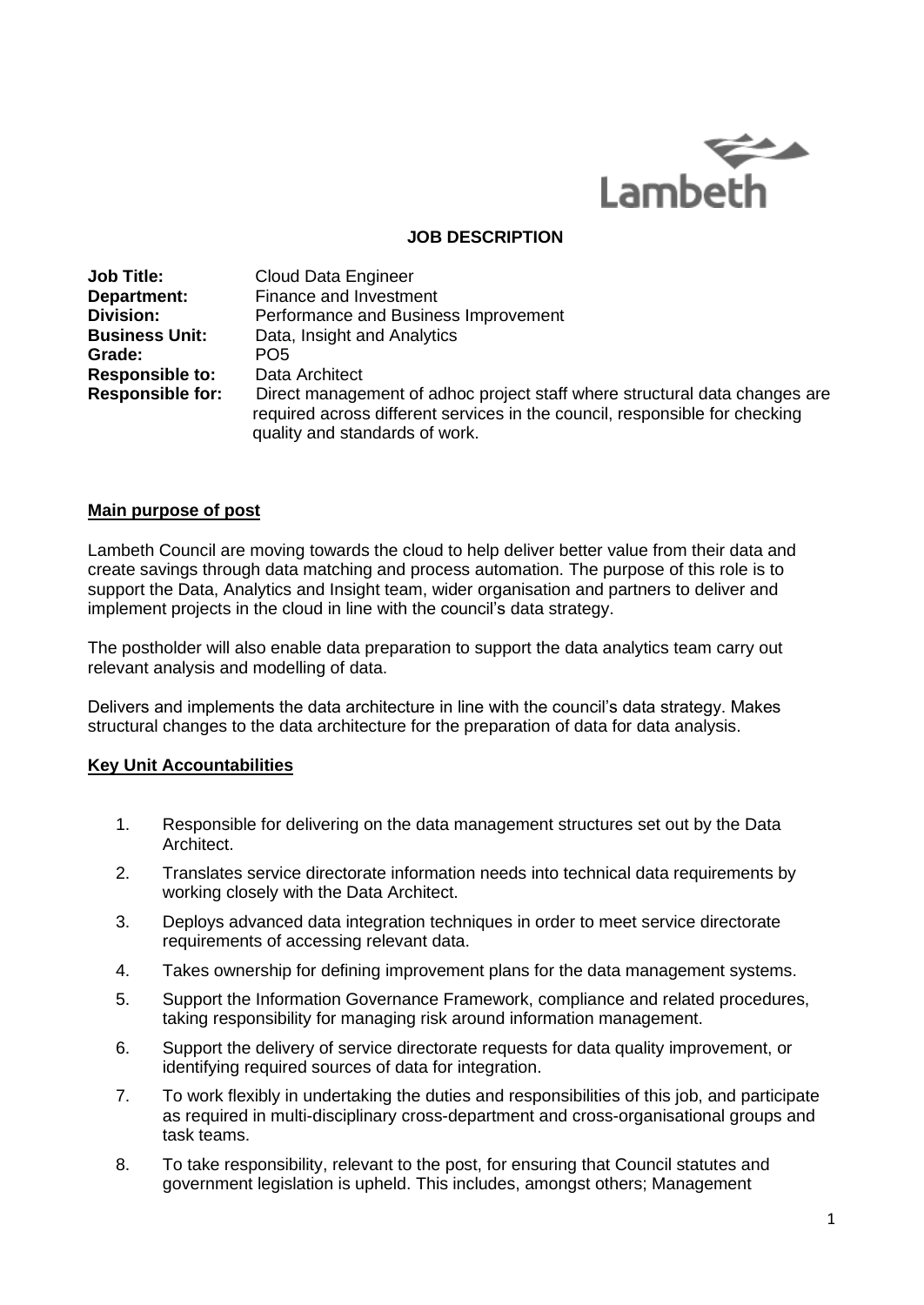Compliance Charter, Environmental Policy, Data Protection Act, Race Equality Action Plan, Quality Assurance Plan, Health & Safety, Sustainable Construction and Recycling.

9. To take responsibility, appropriate to the post for tackling racism and promoting good race, ethnic and community relations**.**

## **PERSON SPECIFICATION Cloud Data Engineer PO5**

| It is essential that in your written supporting statement you give evidence<br>or examples of your proven experience in each of the short-listing criteria<br>marked Application (A)<br>You should expect that all areas listed below will be assessed as part of<br>the interview and assessment process should you be shortlisted.<br>If you are applying under the Disability Confidence scheme, you will need<br>to give evidence or examples of your proven experience in the areas<br>marked with a "Tick" $(\check{\phantom{a}})$ on the person specification when you complete<br>the application form. | <b>Shortlisting</b><br><b>Criteria</b> |                                                                                                                                                  |               |
|-----------------------------------------------------------------------------------------------------------------------------------------------------------------------------------------------------------------------------------------------------------------------------------------------------------------------------------------------------------------------------------------------------------------------------------------------------------------------------------------------------------------------------------------------------------------------------------------------------------------|----------------------------------------|--------------------------------------------------------------------------------------------------------------------------------------------------|---------------|
|                                                                                                                                                                                                                                                                                                                                                                                                                                                                                                                                                                                                                 |                                        |                                                                                                                                                  |               |
| Qualification                                                                                                                                                                                                                                                                                                                                                                                                                                                                                                                                                                                                   |                                        |                                                                                                                                                  |               |
|                                                                                                                                                                                                                                                                                                                                                                                                                                                                                                                                                                                                                 | Q <sub>1</sub>                         | Evidence of continued professional<br>development and/or working towards a<br>relevant professional qualification                                | $A\checkmark$ |
| <b>Key Knowledge</b>                                                                                                                                                                                                                                                                                                                                                                                                                                                                                                                                                                                            | K <sub>1</sub>                         | Understanding of data flow modelling and<br>cloud based solution development standards                                                           | $A\checkmark$ |
|                                                                                                                                                                                                                                                                                                                                                                                                                                                                                                                                                                                                                 | K <sub>2</sub>                         | Understanding of industry standards for data<br>management e.g. scalability, security,<br>performance, data recovery, reliability and<br>quality |               |
|                                                                                                                                                                                                                                                                                                                                                                                                                                                                                                                                                                                                                 | K <sub>3</sub>                         | Understanding of data architecture principles<br>and how these can be practically applied<br>within a similar organisation                       | $A\checkmark$ |
|                                                                                                                                                                                                                                                                                                                                                                                                                                                                                                                                                                                                                 | K <sub>4</sub>                         | Understanding of tools and techniques used<br>to monitor data quality within a complex<br>organisation                                           |               |
|                                                                                                                                                                                                                                                                                                                                                                                                                                                                                                                                                                                                                 | K <sub>5</sub>                         | Understanding of industry best practice that<br>can be employed to improve data quality                                                          |               |
|                                                                                                                                                                                                                                                                                                                                                                                                                                                                                                                                                                                                                 | K <sub>6</sub>                         | Excellent understanding of cloud based data<br>solutions including data lakes, data<br>warehouses and ETL pipelines                              | $A\checkmark$ |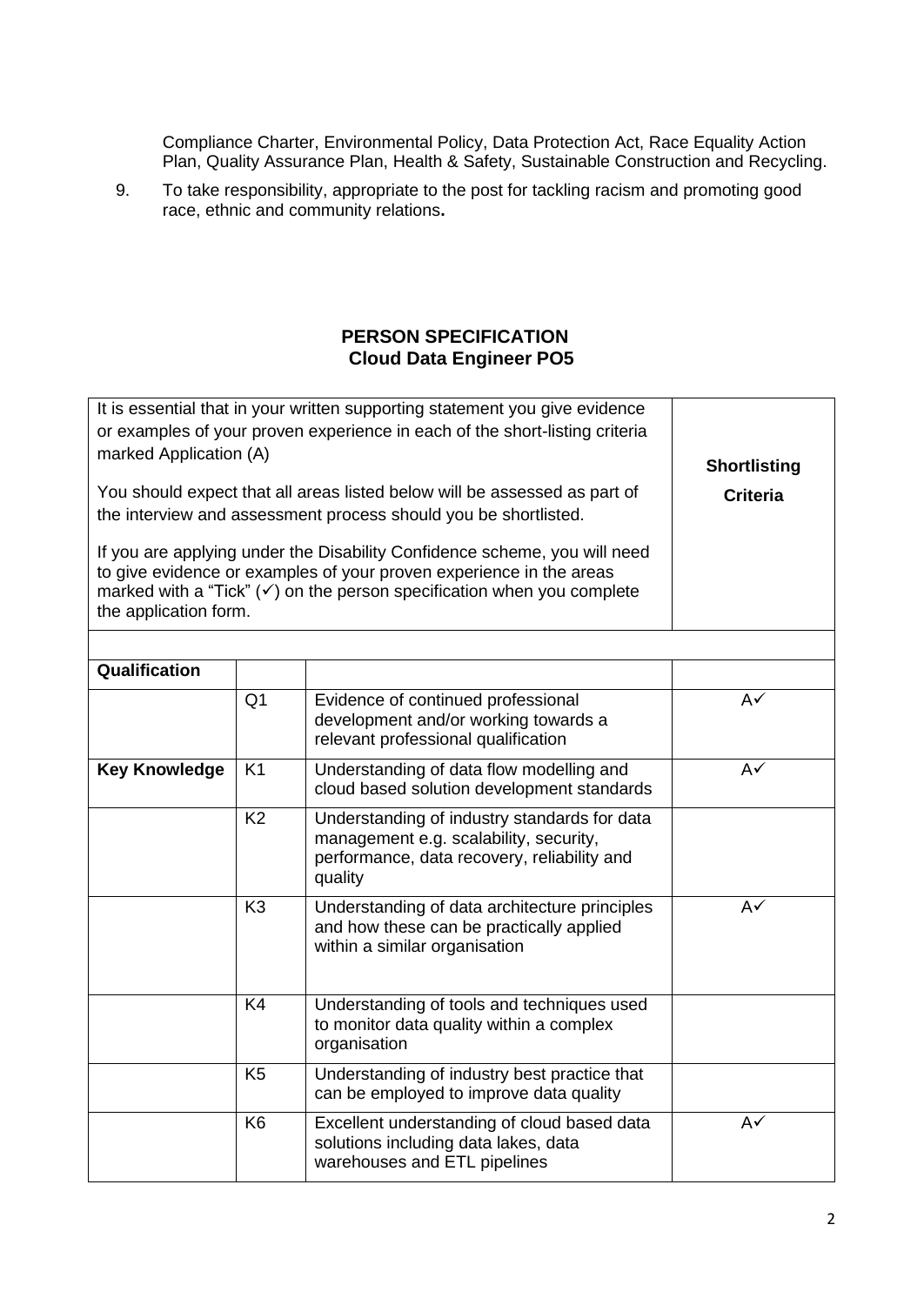|                                      | K7              | Good understanding of the practices required<br>to implement and maintain effective ICT<br>solutions                                                                                                                                 |               |
|--------------------------------------|-----------------|--------------------------------------------------------------------------------------------------------------------------------------------------------------------------------------------------------------------------------------|---------------|
|                                      | K <sub>8</sub>  | Good understanding of delivering within<br>agreed business processes to support ICT<br>users                                                                                                                                         |               |
|                                      | K <sub>9</sub>  | Good understanding of how changes to<br>information systems and technical<br>architecture may impact on ICT users                                                                                                                    |               |
|                                      | K <sub>10</sub> | Has appropriate specialist knowledge<br>commensurate with the role                                                                                                                                                                   |               |
|                                      | K11             | Some understanding of the business<br>processes used to support customer service<br>and service delivery                                                                                                                             |               |
|                                      | K <sub>12</sub> | Practical understanding of the latest ICT<br>innovations in their specialist area                                                                                                                                                    |               |
|                                      | K <sub>13</sub> | An understanding of the activities of a local<br>authority is desirable                                                                                                                                                              |               |
| <b>Relevant</b><br><b>Experience</b> | E1              | Proven experience within an ICT client<br>services environment                                                                                                                                                                       |               |
|                                      | E2              | Demonstrable success of working within an IT<br>architecture environment and Microsoft Azure<br>or similar cloud environment experience,<br>working with databases and understanding<br>data pipelines                               | $A\checkmark$ |
| Core                                 |                 | <b>Focuses on People</b>                                                                                                                                                                                                             |               |
| <b>Behaviours</b>                    |                 | Is about considering the people who our work<br>affects, internally and externally. It's about<br>treating people fairly and improving the lives<br>of those we impact. It's about ensuring we<br>have the right processes in place. |               |
|                                      |                 | Being approachable and positive for<br>my area of work and other services                                                                                                                                                            |               |
|                                      |                 | <b>Takes Ownership</b>                                                                                                                                                                                                               |               |
|                                      |                 | Is about being proactive and owning our<br>personal objectives. It's about seizing<br>opportunities, driving excellence, engaging<br>with the council's objectives, and furthering<br>our professional development.                  |               |
|                                      |                 | Working with teams and service areas<br>to achieve positive outcomes and<br>develop personal capabilities                                                                                                                            |               |
|                                      |                 |                                                                                                                                                                                                                                      |               |